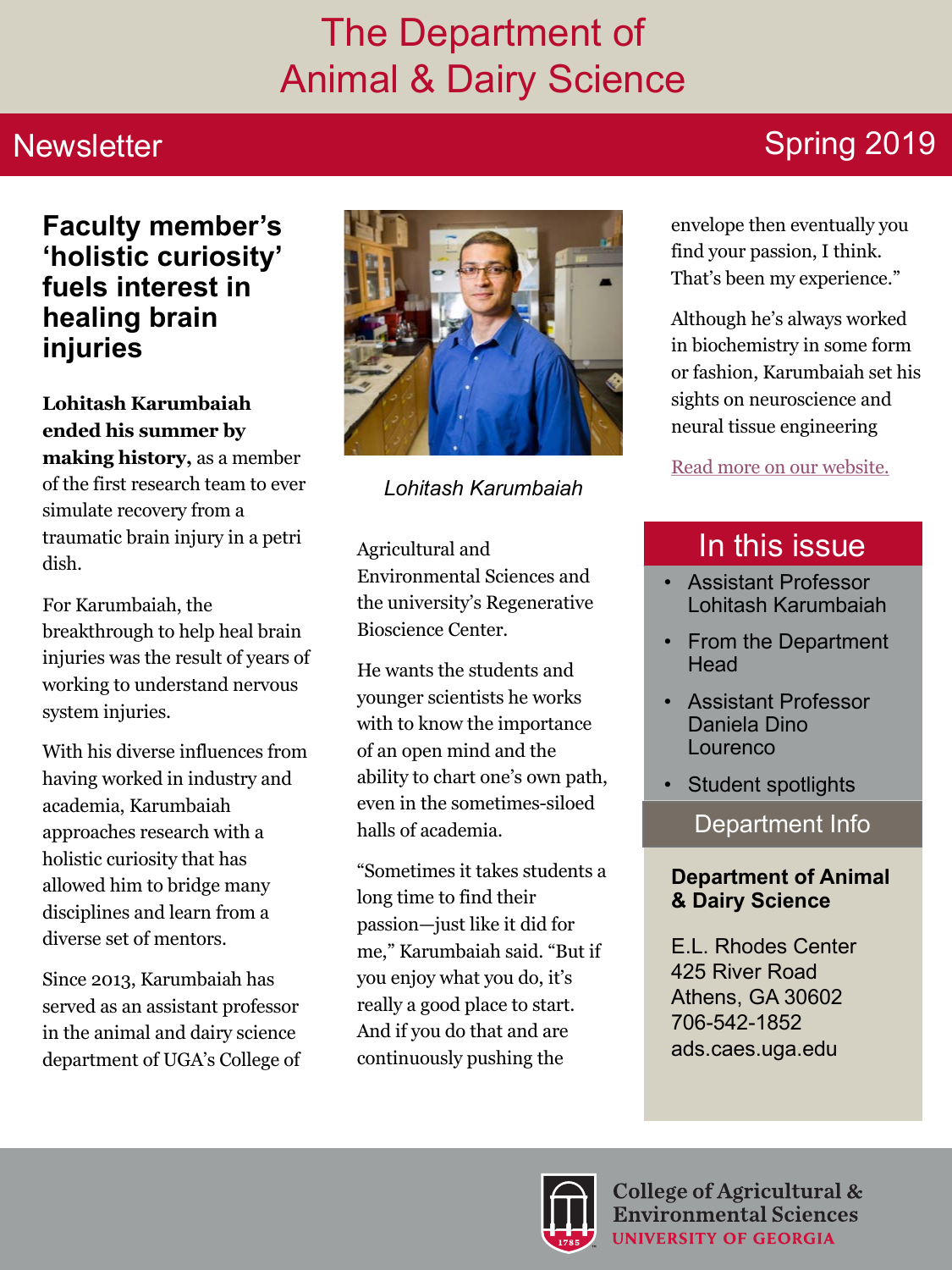## From the Department Head

#### Dear Alumni, Students and Stakeholders:

This is the first edition of our Animal and Dairy Science newsletter. When I became the department head last May, one of the things that I wanted to do was improve our communications with alumni, students, and stakeholders. Therefore, we have started this newsletter to let you know what's going on in the department, and highlight some of our people and events. First, I want to tell you how honored I am to be part of the Animal and Dairy Science Department (ADS). Since my arrival this past May, I have been overwhelmed by the support for our Department and College. We have a vibrant group of faculty, staff, and students who are working hard and doing amazing things! As a matter of fact, at this year's annual CAES Undergraduate Research Symposium, ADS students captured 6 of the 12 awards! That's impressive in a college with a lot of tremendous work being done. [Here is the link to the story on the](http://www.caes.uga.edu/news-events/news/story.html?storyid=7925)  [symposium.](http://www.caes.uga.edu/news-events/news/story.html?storyid=7925) 

One of the easiest ways to keep in touch with the department is to visit our website, as we're constantly working to update the information so that you can see what our students and faculty are doing, and to find upcoming events.

I want to help make our meat science program one of the best in the country, and we need more people in order to accomplish this! We are in the process of advertising a molecular muscle biologist position so that we can have a group that looks at meat from the molecular level to the plate.



*Francis Fluharty, Animal and Dairy Science Department Head*

In addition, we are very pleased to announce that Dr. John Gonzalez, an Associate Professor in meat science and muscle biology joined ADS this month! John is highly-regarded, and we are very excited that he's here.

Georgia has cattle in every county, and we need a greater presence in the area of reproductive physiology, so that we can have programming that helps to move the beef industry forward. We are in the midst of a search for a reproductive physiologist who will take over teaching beef production, and be responsible for Extension programming in the area of reproductive physiology. We have tremendous opportunities to do outreach education in the areas of genetics and reproductive physiology, as we have an outstanding, world-renowned breeding and genetics group in ADS, including Daniela Lourenco and Ignacy Misztal, the scientists who developed the Single-Step genetic evaluation method that has been adopted by the American Angus Association.

#### *Continued on page 3*

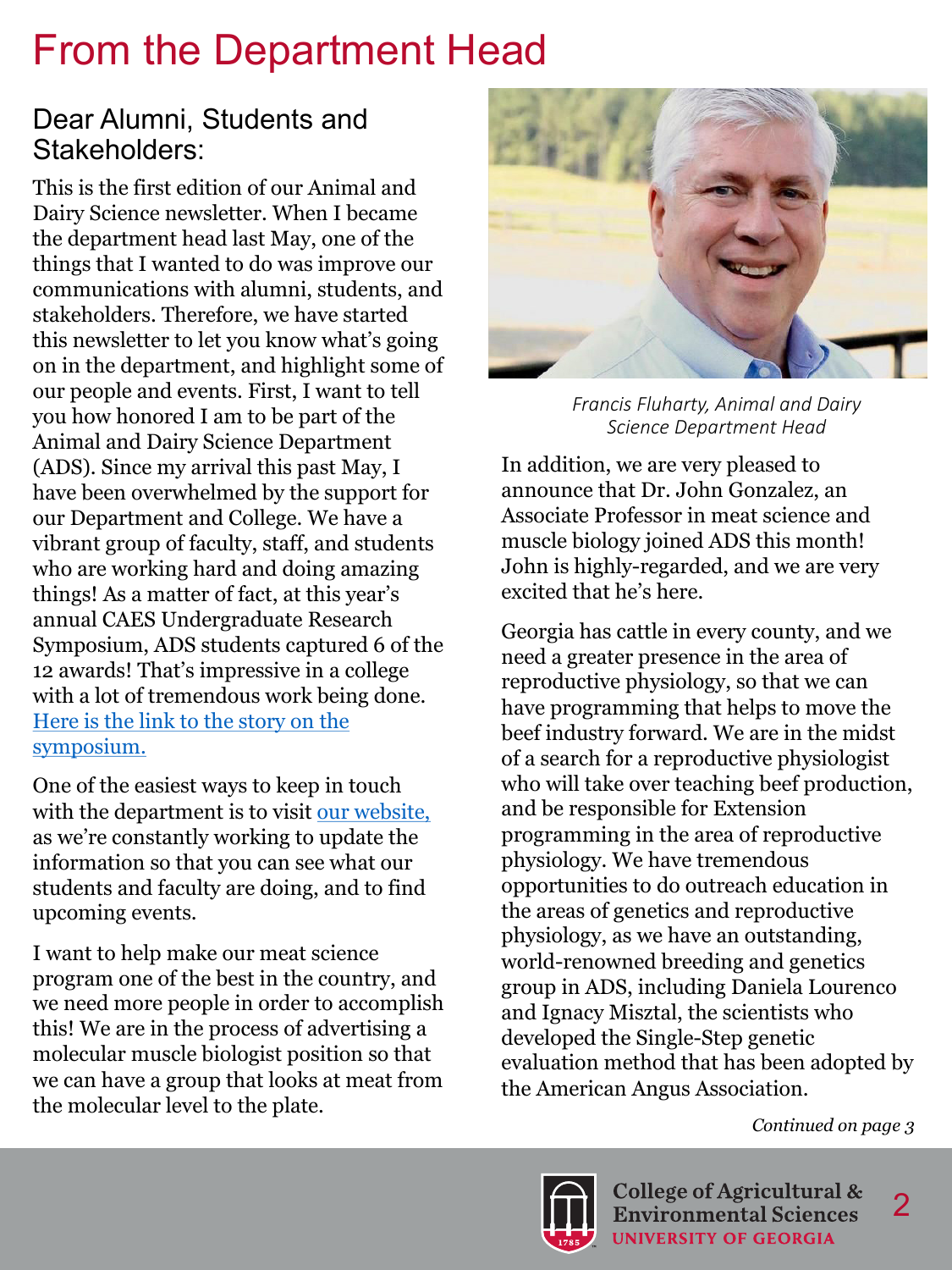## From the Department Head Upcoming Events

(Continued from page 2)

I hope that you can share my enthusiasm for the future of Animal and Dairy Science at UGA.

I would like to update you on some events that have occurred, or will occur, in ADS. The number of undergraduate students in the Department continues to grow, with 331 students during the 2018 fall semester, with an additional 41 graduate students in ADS. During 2012, ADS faculty numbers fell to 20. Currently we are at 29 faculty members, and ADS expects to add 2 more faculty members during 2019, which will bring our faculty total to 31. Our Department has a strong tradition of service, and we will continue our service to the animal and dairy industries through applied and basic research that benefits animal agriculture, and a great group of Extension faculty who translate the research into programs that are useful to the industry, as well as a world-renowned [Regenerative Biosciences Center \(RBC\) l](http://rbc.uga.edu/index.html)ed by Dr. Steve Stice. You will read more about the exciting work that's being done in the RBC in this first edition. I want people to feel free to contact me, and my e-mail is [ffluharty@uga.edu](mailto:ffluharty@uga.edu). GO DAWGS!

Chranier & Glutaly

#### **[Livestock Judging Camps](http://www.caes.uga.edu/students/prospective-students/youth-high-school-programs/livestock-judging-camp.html)**

For students in grades 6-12. Two camp dates to choose from:

- June 24-26
- June 27-29

Application deadline: **May 24**

**[Calhoun Herd Sale:](http://beef.caes.uga.edu/programs/georgia-heifer-evaluation-and-reproductive-development-herd-pr.html) May 29**

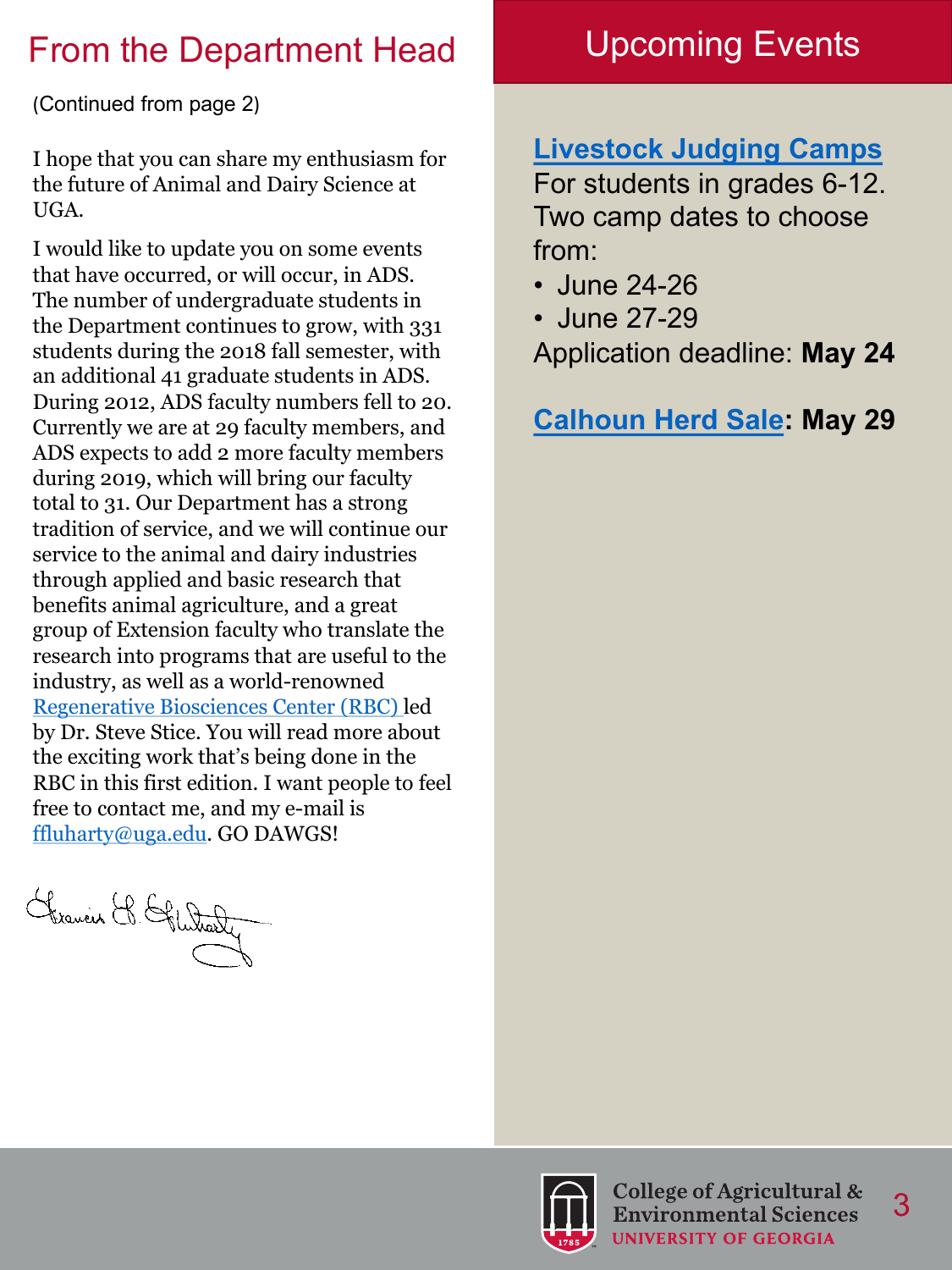# **News**

## Daniela Lina Lourenco

Article by Merritt Melancon

As an undergraduate student in Brazil, Daniela Lourenco knew that she loved statistics and genetics, but she wasn't sure where that passion would take her.

Then an introductory course in animal breeding genetics — the same class she now teaches to undergraduates at the University of Georgia — set her on a path that has allowed her to collaborate with scientists around the world.

"My husband (who is also an animal scientist) told me there was this very cool class called 'Animal Breeding Genetics.' He said, 'It works a lot with both genetics and statistics. I think you'll like it,'" Lourenco said.

She took a plant genetics course too, but found livestock genetics much more exciting.

"I like statistics and math and genetics, and this field combines everything," she said.

Lourenco, who first came to UGA to finish her doctoral research, serves as an assistant professor in the Department of Animal and Dairy Science. Her research focused on using big data analytics to improve livestock breeding, which is still her focus today.

For years, breeders used information about an individual's lineage and phenotypes to rate that animal's breeding value. The advent of advanced genetics and genomic technology gave breeders access to thousands more data points to analyze before making breeding decisions.



Daniela Lina Lourenco assistant professor in the UGA College of Agricultural and Environmental *Sciences (CAES) Department of Animal & Dairy Science*

Lourenco helped to develop a one-step method for integrating genomic information about each animal with their phenotype and lineage information to produce a breeding value for each animal. She also helped implement this one-step method for the American Angus Association for both Angus and Charolais beef cattle, and she helped resolve one-step evaluations for dairy cattle, pigs, chicken and fish, including catfish and rainbow trout.

Working with a team of geneticists and programmers in the UGA Animal Breeding and Genetics Group, she has helped to improve software that is used all over the world. Scientists often visit Athens, Georgia, to work with the group, and Lourenco now travels to consult and speak so often that, in a single year, she has earned enough airline miles to travel around the world almost three times.

Currently, she's working to refine software models for millions of animals and improve the accuracy of the estimated breeding values (EBVs) the models generate.

[Read more on our website.](http://www.caes.uga.edu/news-events/news/story.html?storyid=7967&story=Livestock-Genetics)



4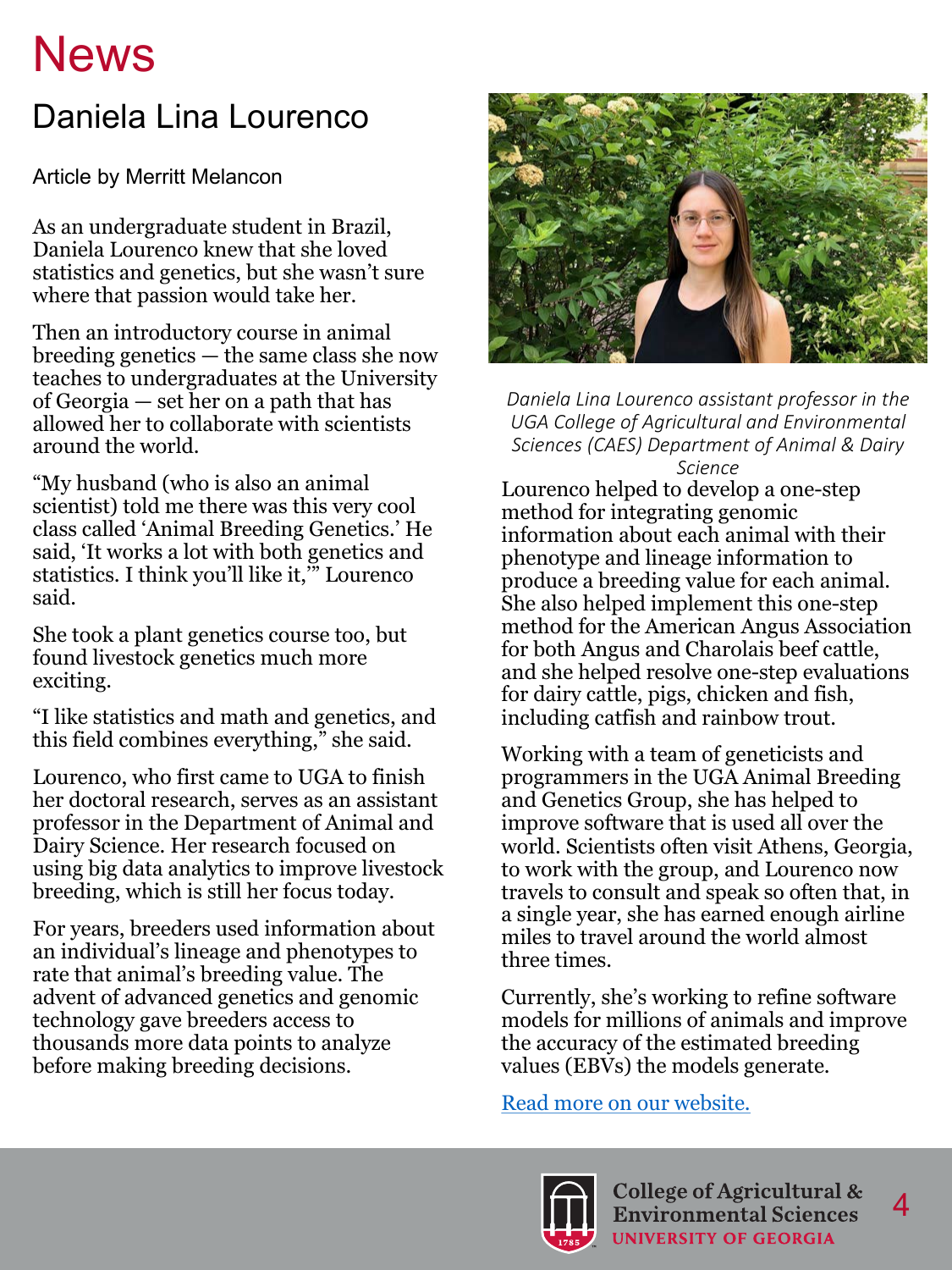# Student Spotlight

## Min Kyoung Sun

Min was granted admission to UGA through the very competitive 'Integrated Lifesciences Program' and subsequently joined Lohitash Karumbaiah's lab in January 2017 where she is currently pursuing a PhD in Neuroscience. Prior to joining UGA, she graduated with a Bachelor of Science in Neuroscience from the University of Pittsburgh, where she was consistently on the Dean's Honor's List. Since joining Dr. Karumbaiah's lab, Min has been developing an engineered tissue scaffold that is designed to replace lost brain tissue after a severe traumatic brain injury. In the short time that Min has been in Karumbaiah's lab, she has published one co-authored conference proceeding in collaboration with fellow ADS faculty Dr. Luke Mortensen's lab and has submitted one first-authored publication in collaboration with fellow ADS faculty member Dr. Steven Stice.

Min demonstrates great attention to detail in her work and enjoys working collaboratively with other students and postdocs in the department. Her collaborative spirit is also showcased in her



*Min Kyoung Sun*

involvement in cross-institutional research efforts such as the National Science Foundation funded Engineering Research Center for Cell Manufacturing Technologies (CMaT), where she is a member of the

student leadership team that is spread out across four national universities. In addition to her research, she continues to serve as an undergraduate research mentor for several UGA undergraduate researchers, many of whom have been awarded center for undergraduate research opportunities (CURO) scholarships annually.



5